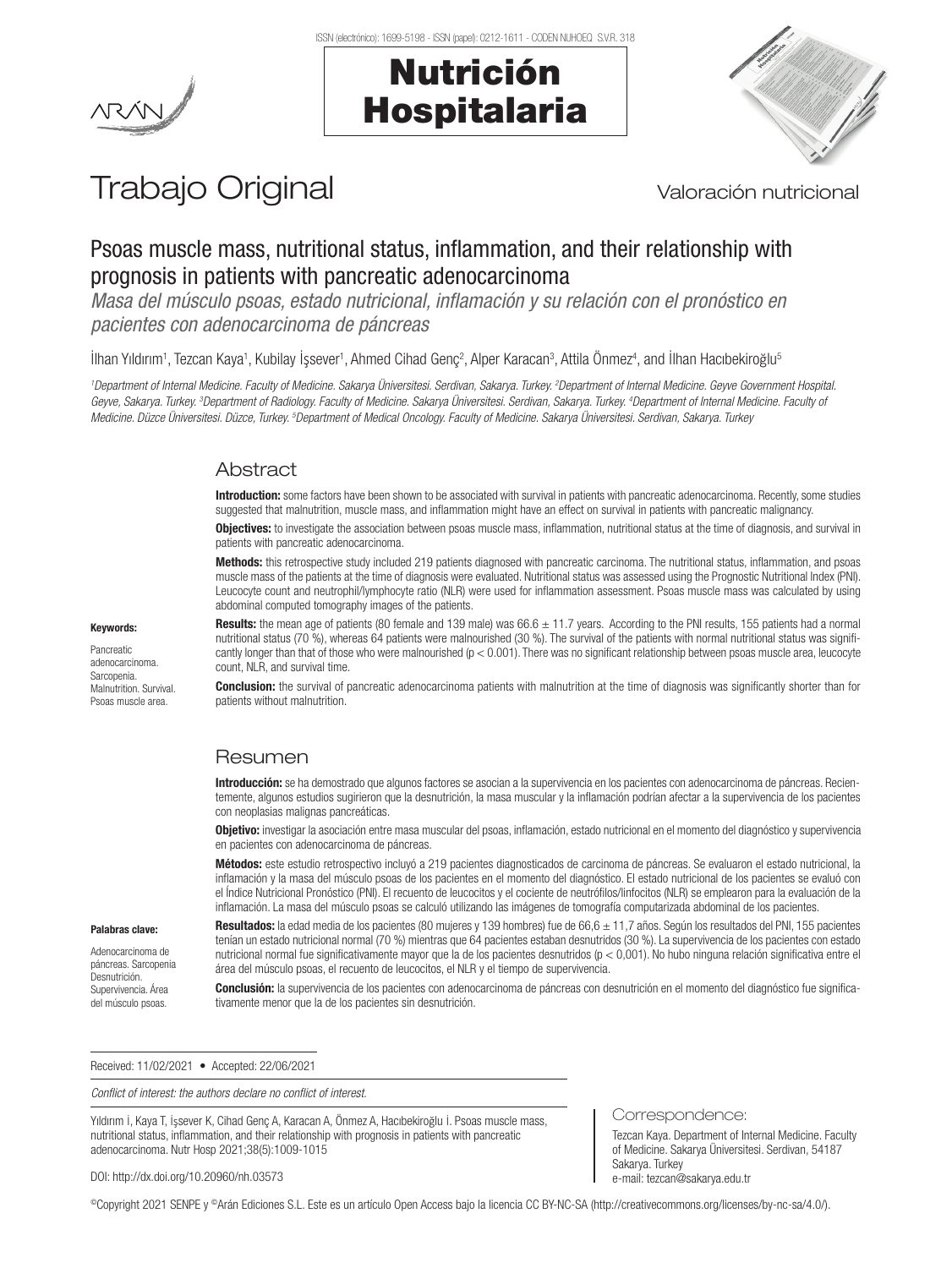#### INTRODUCTION

Cancer is the second most common cause of death after cardiovascular disease worldwide (1). Pancreatic cancer has a very poor prognosis and is the fourth most common cause of death among other cancer types in the USA (2). The disease is rarely seen before the age of 45 years but the incidence increases with age. The disease is most frequently seen at the ages between 65 and 69 years for men, and between 75 and 79 years for women according to the Global Disease Burden Study (3).

Despite recent advances in medicine over the last century, the survival of patients with pancreatic cancer improved only a little (4). Pancreatic cancer is one of the rare cancer types with a mortality rate of 100 %. It shows the shortest survival time when we consider all cancer types (5,6). It has the poorest prognosis among all solid tumors (7). Patients with pancreatic adenocarcinoma have an average 5-year survival of 10 % to 15 % (8).

Factors such as age, tumor size, disease stage, lymph-node metastasis, tumor grade, and serum CA19-9 levels have been shown to be associated with survival in patients with pancreatic adenocarcinoma (9,10). New prognostic markers for patients with pancreatic cancer are still under investigation. Recently, some studies suggested that malnutrition, sarcopenia, and inflammation might have an effect on survival in patients with malignancies (11-17). Malnutrition, defects in inflammatory response, and reduction in muscle mass can cause increased sensitivity to infection, delay in wound healing, and postoperative complications (11-13). Sarcopenia is defined as a reduction in muscle mass and muscle strength. In some studies it was seen that cancer patients with sarcopenia had worse prognoses (14-17). We aimed to investigate the possible association between psoas muscle mass, inflammation, nutritional status at the time of diagnosis, and survival in patients with pancreatic adenocarcinoma.

#### MATERIAL AND METHODS

This retrospective study included 219 consecutive patients with pancreatic adenocarcinoma who were admitted to the medical oncology outpatient clinic of a university hospital between January 2015 and January 2019. Inclusion criteria were a diagnosis of pancreatic cancer based on a pathology specimen and/ or radiological imaging, and age older than 18 years. Patients were excluded from the study if they were pregnant, diagnosed with another malignancy, or had infection, chronic inflammatory disease, liver cirrhosis, proteinuria, steroid usage, muscle disease, or any other disease that can cause sarcopenia, malnutrition and hypoalbuminemia.

Clinical, laboratory, and demographic data were obtained from patient records at the hospital. Psoas muscle mass, nutritional status, and inflammation status were determined and collected from laboratory results and measurements at the time of the first visit. All the data collected were those recorded when they were first diagnosed with pancreatic adenocarcinoma, in the pre-treatment period. The association between psoas muscle mass, sarcopenia, inflammation status, nutritional status at the time of diagnosis, and prognosis was investigated. The study was approved by the local university ethics committee.

#### ASSESSMENT OF NUTRITIONAL STATUS

The Prognostic Nutritional Index (PNI) was used to assess the nutritional status of patients. The PNI was calculated from serum albumin and lymphocyte count values. The calculation was performed by using the suggested formula — 10 x serum albumin (g/L)  $+$  (5 x lymphocyte count (109/L)). According to reference data, a PNI lower than 45 was considered malnourishment (18).

#### ASSESSMENT OF INFLAMMATION

Leucocyte count, and neutrophil-to-lymphocyte ratio (NLR) from a complete blood count, which were routinely performed during outpatient clinic follow-up visits, were used.

### PSOAS MUSCLE MASS MEASUREMENT

Right psoas muscle mass was calculated from sections at the level of the 3rd lumbar vertebra using the abdominal computed tomography (CT) scans carried out for diagnosis and staging. Measurements were made by an experienced radiology specialist. The collected data were evaluated for each gender separately, and patients below the 25<sup>th</sup> percentile were deemed sarcopenic (19). CT scans were performed using a Somatom Definition AS 128-Slice (Siemens, Germany). Parameter adjustments included 5 mm as sequence thickness, 2 as throb, 5 mm as restructuring interval, and 320-400 mm as FOV (depending on patient size). Staging was performed by using the 2010 World Health Organisation TNM classification for pancreatic exocrine tumors (20).

#### STATISTICAL ANALYSIS

The NCSS (Number Cruncher Statistical System) 2007 (Kaysville, Utah, USA) program was used for the statistical analysis. While evaluating the study data, in addition to descriptive statistical methods (mean, standard deviation, median, 25<sup>th</sup>-75<sup>th</sup> percentile, frequency, ratio, minimum and maximum) the distribution of the data was evaluated using the Shapiro-Wilk test. The Mann-Whitney U-test was used to compare two groups not showing a normal distribution of quantitative data. A regression analysis was used to determine the effect of independent va riables on the dependent variable. The Kaplan-Meier method was used to compare survival processes as a group. Significance was evaluated as  $p < 0.05$ .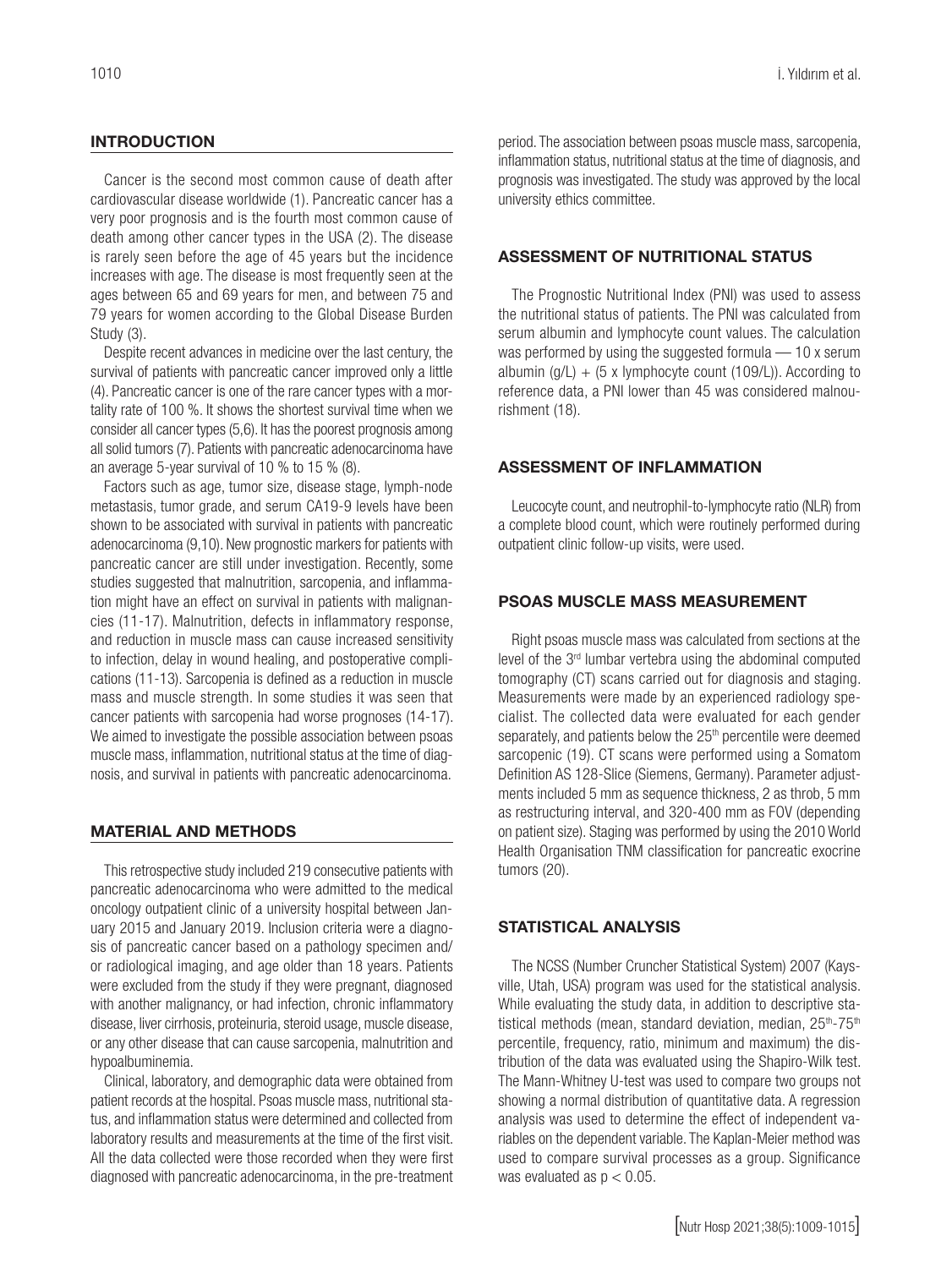#### RESULTS

The mean age of patients (80 female and 139 male) was  $66.6 \pm 11.7$  years. The male/female ratio was 1.73. Median psoas muscle area, leucocyte count, and NLR were 599 mm (447- 801), 7.70 K/µL (5.98-9.37), and 2.84 (2.02-4.53), respectively. Mean PNI of patients was  $45.05 \pm 7.8$ . The patients were at stage 1 or stage 4 according to the tumor-nodes-metastasis (TNM) classification. The demographic and laboratory characteristics of patients are shown in table I. Mean psoas muscle area stratified by gender was statistically lower for female than male subjects  $(463 \pm 136 \text{ vs. } 749 \pm 244 \text{ mm}^2, \text{ p} < 0.001).$ 

Psoas muscle mass was measured using abdominal CT scans in 191 patients (87.2 %) out of the 219 patients included in the study. Sarcopenia was found in 25.1 % (48) of patients in whom psoas muscle mass was measured. There was no significant relationship between sarcopenic status and age, body mass index, survival, NLR, operational status, hypertension, cholecystectomy, and TNM classification ( $p > 0.05$ ) (Table II and Table III). The characteristics of the patients with and without sarcopenia are shown in table II and table III.

Malnutrition was found in 30 % ( $n = 64$ ) of the patients according to PNI, while 70 % ( $n = 155$ ) were found to have a normal nutritional status (Table IV). The mean age of patients with normal nutrition

| Table I. Demographic and clinical characteristics of patients |
|---------------------------------------------------------------|
| with pancreatic adenocarcinoma                                |

| <b>Parameters</b>                    | All patients<br>$(n = 219)$ | <b>Female</b><br>$(n = 80)$ | <b>Male</b><br>$(n = 139)$ | p     |  |
|--------------------------------------|-----------------------------|-----------------------------|----------------------------|-------|--|
| Age (years)                          | $66.6 \pm 11.7$             | $65 \pm 14.7$               | $67.5 \pm 9.4$             | 0.454 |  |
| Body mass index (kg/m <sup>2</sup> ) | $24.2 \pm 5.4$              | $26.1 \pm 6.1$              | $23.2 \pm 4.8$             | 0.084 |  |
| Survival (months)                    | $10(4-22)$                  | $10(4-20)$                  | $11(4-23)$                 | 0.250 |  |
| Psoas muscle area (mm <sup>2</sup> ) | $647 \pm 252$               | $463 \pm 136$               | $749 \pm 244$              | 0.001 |  |
| Neutrophil/Lymphocyte ratio          | $2.8(2-4.5)$                | $2.6(1.8-4.5)$              | $3(2-4.5)$                 | 0.121 |  |
| Tumor-nodes-metastasis 1             | 44 (21.1 %)                 | 15 (6.8 %)                  | 29 (13.2 %)                |       |  |
| Tumor-nodes-metastasis 4             | 175 (79.9 %)                | 65 (29.7 %)                 | 110 (50.2 %)               | 0.733 |  |
| Operational status                   | 44 (20.1 %)                 | $15(6.8\%)$                 | 29 (13.3 %)                | 0.707 |  |
| Diabetes <i>mellitus</i>             | 83 (37.9 %)                 | 33 (15.1 %)                 | 50 (22.8 %)                | 0.438 |  |
| Coronary artery disease              | $22(10.0\%)$                | 6(2.7%)                     | 16 (7.3 %)                 | 0.342 |  |
| Cerebrovascular disease              | $2(3.2\%)$                  | $4(1.8\%)$                  | $3(1.4\%)$                 | 0.223 |  |
| Hypertension                         | 75 (34.2 %)                 | 25 (11.4 %)                 | 50 (22.8 %)                | 0.478 |  |
| Cholecystectomy                      | 46 (29.1 %)                 | $17(10.8\%)$                | 29 (18.4 %)                | 0.866 |  |
| Smoking                              | 13 (20.3 %)                 | $2(3.1\%)$                  | 11 (17.2 %)                | 0.119 |  |

### Table II. Features associated with sarcopenia in male patients with pancreatic adenocarcinoma

| <b>Parameters</b>                    | <b>Without sarcopenia</b><br>$(n = 92)$ | With sarcopenia<br>$(n = 31)$ | р     |  |
|--------------------------------------|-----------------------------------------|-------------------------------|-------|--|
| Age (years)                          | $66.6 \pm 8.9$                          | $67.8 \pm 11.1$               | 0.551 |  |
| Body mass index (kg/m <sup>2</sup> ) | $23 + 4.1$                              | $22.3 + 5.7$                  | 0.708 |  |
| Survival (months)                    | $13.5(5-26)$                            | $8(3-16)$                     | 0.166 |  |
| Psoas muscle area (mm <sup>2</sup> ) | $841 \pm 208$                           | $475 \pm 87$                  | 0.001 |  |
| Neutrophil/Lymphocyte ratio          | $2.7(2-4.2)$                            | $3.6(2.5-6.1)$                | 0.59  |  |
| Operated patients                    | 18 (14.6 %)                             | $9(7.3\%)$                    | 0.271 |  |
| Hypertension                         | $35(28.5\%)$                            | 10(8.1%                       | 0.563 |  |
| Patients with cholecystectomy        | 20 (21.5 %)                             | $7(7.5\%)$                    | 0.400 |  |
| Tumor-nodes-metastasis 1             | 18 (14.6 %)                             | $9(7.3\%)$                    | 0.289 |  |
| Tumor-nodes-metastasis 4             | 74 (60.2 %)                             | 22 (17.9 %)                   |       |  |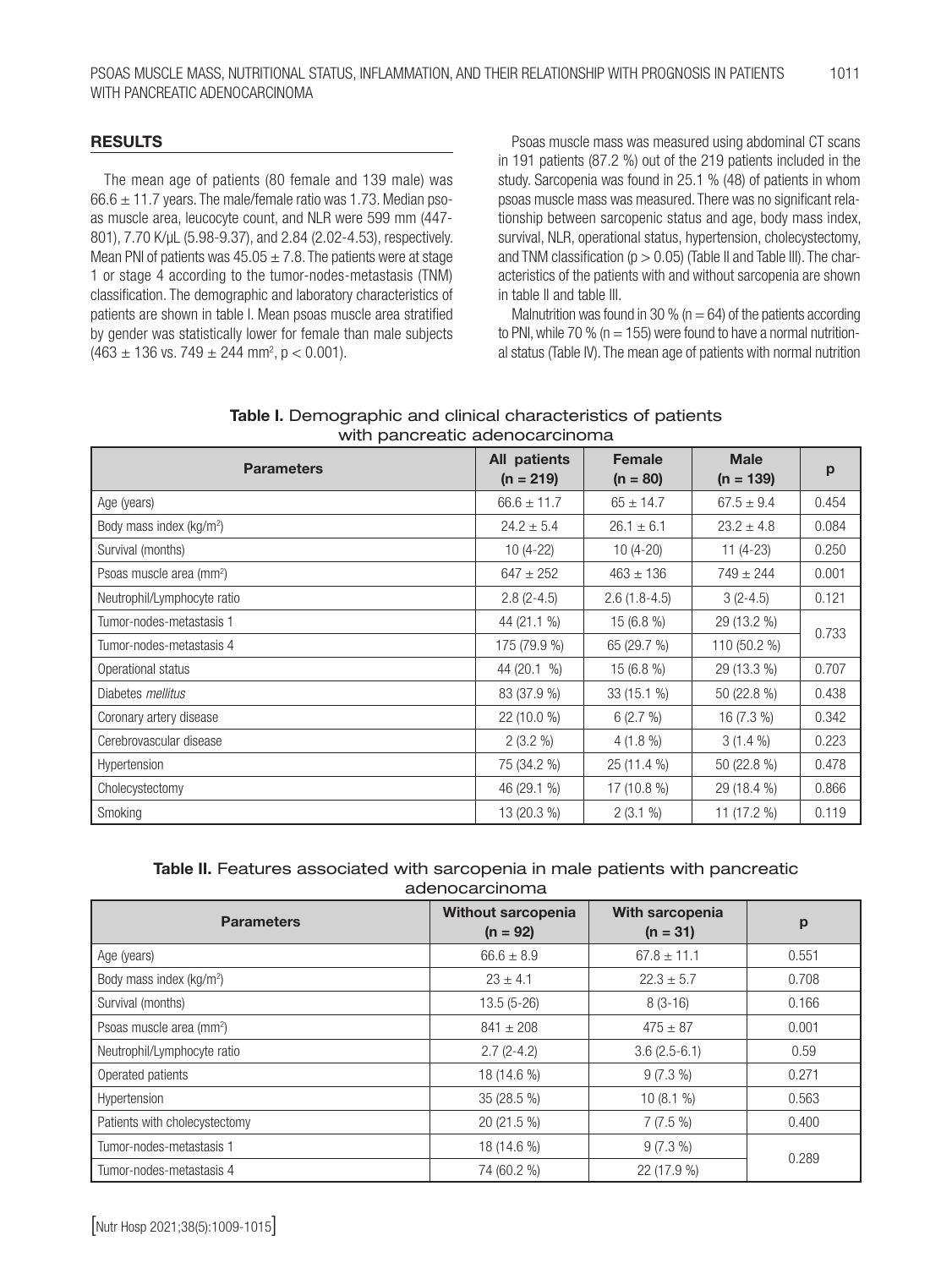| with paricreatic aderiocarcinomia    |                                  |                               |       |  |
|--------------------------------------|----------------------------------|-------------------------------|-------|--|
| <b>Parameters</b>                    | Without sarcopenia<br>$(n = 51)$ | With sarcopenia<br>$(n = 17)$ | p     |  |
| Age (years)                          | $64.1 \pm 14.9$                  | $67.1 \pm 13.3$               | 0.492 |  |
| Body mass index (kg/m <sup>2</sup> ) | $27.3 + 7$                       | $23.8 \pm 3.4$                | 0.524 |  |
| Survival (months)                    | $11(5-29)$                       | $10(4-17.5)$                  | 0.610 |  |
| Psoas muscle area (mm <sup>2</sup> ) | $515 \pm 114$                    | $308 \pm 52$                  | 0.001 |  |
| Neutrophil/Lymphocyte ratio          | $2.4(1.8-4.1)$                   | $2(1.7 - 4.6)$                | 0.994 |  |
| Operated patients                    | 10 (14.7 %)                      | $2(2.9\%)$                    | 0.372 |  |
| Hypertension                         | 16 (23.5 %)                      | $4(5.9\%)$                    | 0.372 |  |
| Patients with cholecystectomy        | 13 (23.6 %)                      | $3(5.5\%)$                    | 0.433 |  |
| Tumor-nodes-metastasis 1             | $10(14.1\%)$                     | $2(2.9\%)$                    | 0.639 |  |
| Tumor-nodes-metastasis 4             | 41 (60.3 %)                      | 15 (22.1 %)                   |       |  |

#### Table III. Features associated with sarcopenia in female patients with pancreatic adenocarcinoma

#### Table IV. Comparison of parameters according to the nutritional status of patients

| <b>Parameter</b>                     | <b>Normal nutrition</b><br>$(PNI \ge 45)$ (n = 155) | <b>Malnourished</b><br>$(PNI < 45)$ (n = 64) | p     |
|--------------------------------------|-----------------------------------------------------|----------------------------------------------|-------|
| Age (years)                          | $65.5 \pm 11.4$                                     | $69 \pm 8.5$                                 | 0.001 |
| Body mass index (kg/m <sup>2</sup> ) | $23.8 \pm 5.3$                                      | $25.3 \pm 5.3$                               | 0.464 |
| Survival (Months)                    | $16.5(7-31)$                                        | $8(3-18)$                                    | 0.040 |
| Psoas muscle area (mm <sup>2</sup> ) | $681 \pm 240$                                       | $671 \pm 267$                                | 0.324 |
| Neutrophil/Lymphocyte ratio          | $2.6(2-4)$                                          | $2.9(2-4.9)$                                 | 0.468 |
| Tumor-nodes-metastasis 1             | 22 (10 %)                                           | $22(10\%)$                                   | 0.986 |
| Tumor-nodes-metastasis 4             | 85 (38.8 %)                                         | 90 (41.2 %)                                  |       |
| Diabetes <i>mellitus</i>             | 41 (18.7 %)                                         | 42 (19.2 %)                                  | 0.901 |
| Coronary artery disease              | 14 $(6.4\%$                                         | 8(3.7%)                                      | 0.144 |
| Hypertension                         | 39 (17.8 %)                                         | 36 (16.4 %)                                  | 0.502 |
| Patients with cholecystectomy        | $27(17.1\%)$                                        | 19 (12 %)                                    | 0.088 |
| Operated patients                    | 22 (10 %)                                           | 22 (10.0 %)                                  | 0.685 |

*PNI: prognostic nutritional index.*

was significantly lower (65.5  $\pm$  11.4) than that of malnourished patients (69  $\pm$  8.5) (p = 0.001) (Table IV). Malnourished patients had a significantly shorter survival (median 8 (3-18) months) when compared to patients with normal nutrition (median 16.5 (7-31) months) ( $p = 0.04$ ) (Table IV, Fig. 1). Table IV shows the comparison of parameters according to patient nutritional status.

A Kaplan-Meier survival analysis of patients with pancreatic adenocarcinoma and the effect on survival stratified by nutritional status showed that patients with malnutrition have significantly shorter survival periods (log-rank, p < 0.001) (Fig. 2). A multiple

linear regression analysis that was performed to evaluate the effects of parameters on survival was found to yield statistically significant results (F  $(9.41) = 2.406$ ,  $p < 0.001$ ). Independent variables in the model explain 34.6 % of total variance in survival (R2 =  $0.346$ ,  $p < 0.001$ ). When regression coefficients were analyzed, it was seen that factors such as PNI score  $\geq 45$ ( $\beta$  = -0.146, p < 0.05), having stage-1 disease ( $\beta$  = 0.331,  $p$  < 0.05), having low CA19-9 levels (β = -0.152, p < 0.05), and younger age ( $β = -0.171$ ,  $p < 0.05$ ) have a significantly positive effect on survival (Table V).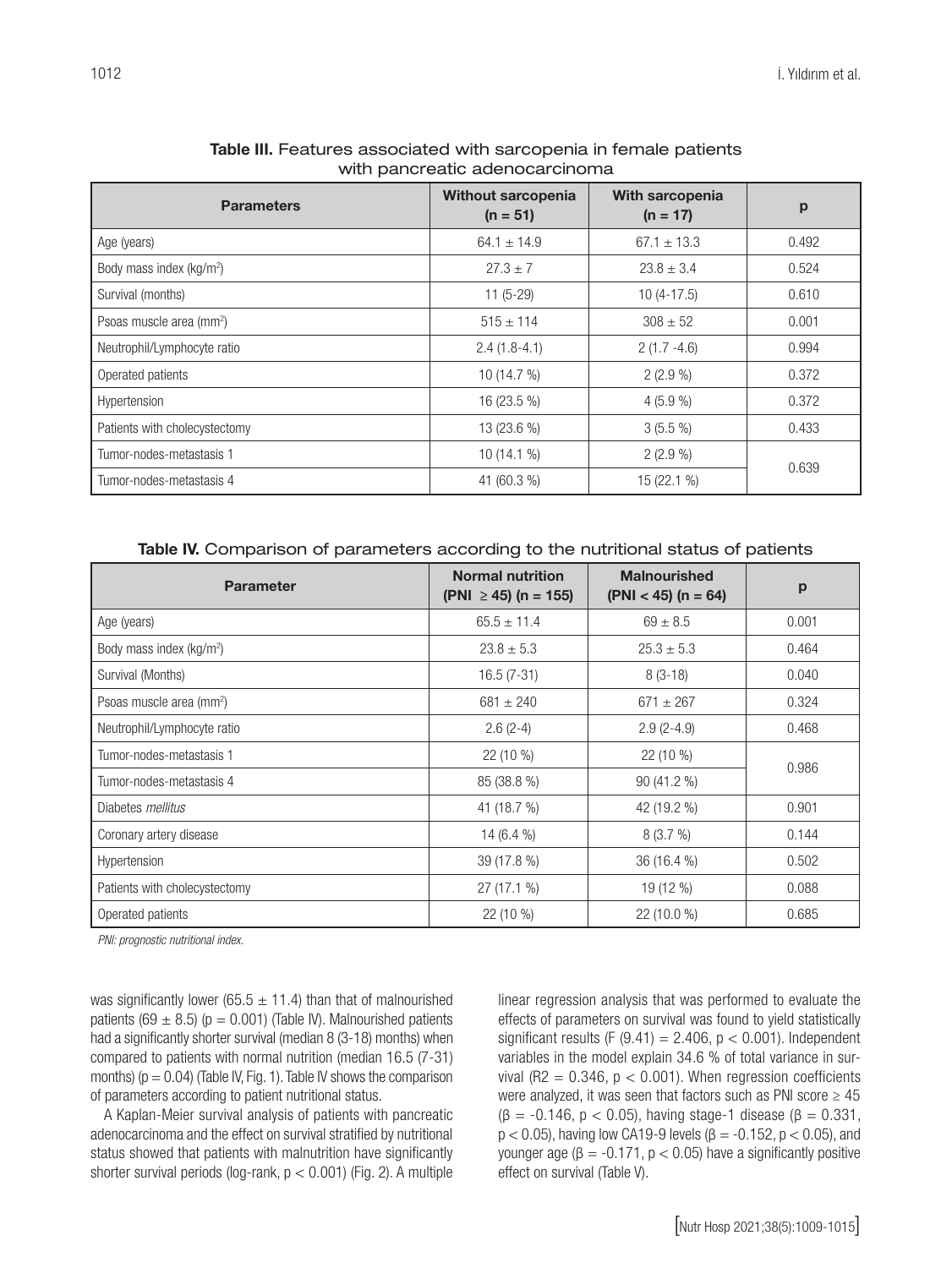

#### Figure 1.

 $BM$ 

Median survival time as stratified by patient nutritional status was statistically lower for malnourished than for well nourished subjects (8 (3-18) vs. 16.5 (7-31),  $p = 0.040$ .



#### Figure 2.

Kaplan-Meier survival analysis of patients with pancreatic adenocarcinoma and effect on survival stratified by nutritional status. Patients with malnutrition have shorter survival ( $p < 0.001$ ).

| Table V. Multivariate analysis of factors affecting survival |          |                       |          |          |       |
|--------------------------------------------------------------|----------|-----------------------|----------|----------|-------|
| <b>Variables</b>                                             | B        | <b>Std. deviation</b> | β        |          | p     |
| Sarcopenia status                                            | 1.736    | 6.059                 | 0.048    | 0.286    | 0.776 |
| <b>NLR</b>                                                   | $-0.748$ | 0.386                 | $-0.271$ | $-1.939$ | 0.059 |
| $PNI \geq 45$                                                | $-5.358$ | 2.575                 | $-0.146$ | $-2.081$ | 0.039 |
| Age (years)                                                  | $-0.252$ | 0.229                 | $-0.171$ | $-2.464$ | 0.015 |
| BMI (kg/m <sup>2</sup> )                                     | 0.508    | 0.47                  | 0.164    | 1.081    | 0.286 |
| Gender - male                                                | 0.292    | 4.94                  | 0.008    | 0.059    | 0.953 |
| CA19-9                                                       | $-0.001$ | 0.001                 | $-0.152$ | $-2.304$ | 0.022 |
| Uric acid                                                    | 0.628    | 1.449                 | 0.058    | 0.433    | 0.667 |

Stage-1 disease 15.078 6.208 0.331 2.429 0.020

*NLR: neutrophil to lymphocyte ratio; PNI: prognostic nutritional index; BMI: body mass index.* 

#### **DISCUSSION**

The present study revealed that the presence of malnutrition, high levels of CA19-9, advanced disease, and advanced age at the time of diagnosis significantly affect survival negatively in patients with pancreatic carcinoma. On the other hand, there was no significant relationship between patient inflammation status, psoas muscle mass, sarcopenia, and survival.

Malnutrition is frequently seen in patients with malignancy. The severity of malnutrition varies according to cancer type, location, and stage in these patients. Loss of weight and appetite were found in nearly half of newly diagnosed patients, and in 75 % of patients with advanced-stage disease (21). Malnutrition is highly prevalent in patients with pancreatic cancer (22). Conditions such as anorexia, nausea, vomiting, abdominal distension, pain, and infection caused by the disease may lead to malnutrition (23). The

extent of weight loss is vitally important for prognosis. The presence of weight loss before treatment onset is associated with shorter survival (22). We used the Onodera Prognostic Index to evaluate the nutritional status of patients (18). The current study showed that 30 % of patients had malnutrition. The mean age of patients with malnutrition was significantly higher. And malnourished patients had a significantly shorter survival time. Our findings are compatible with those of similar studies in the literature, revealing a longer survival in patients with no malnutrition (22,24,25).

Recently, researchers focused on sarcopenia and its association with survival in patients with malignancy. Various methods such as body imaging techniques, bioimpedance analysis, and anthropometric measures are used to analyze sarcopenia, and studies are still ongoing to find out the gold standard method. We analyzed the association between sarcopenia and survival, and could not find any significant relationship between these neither in male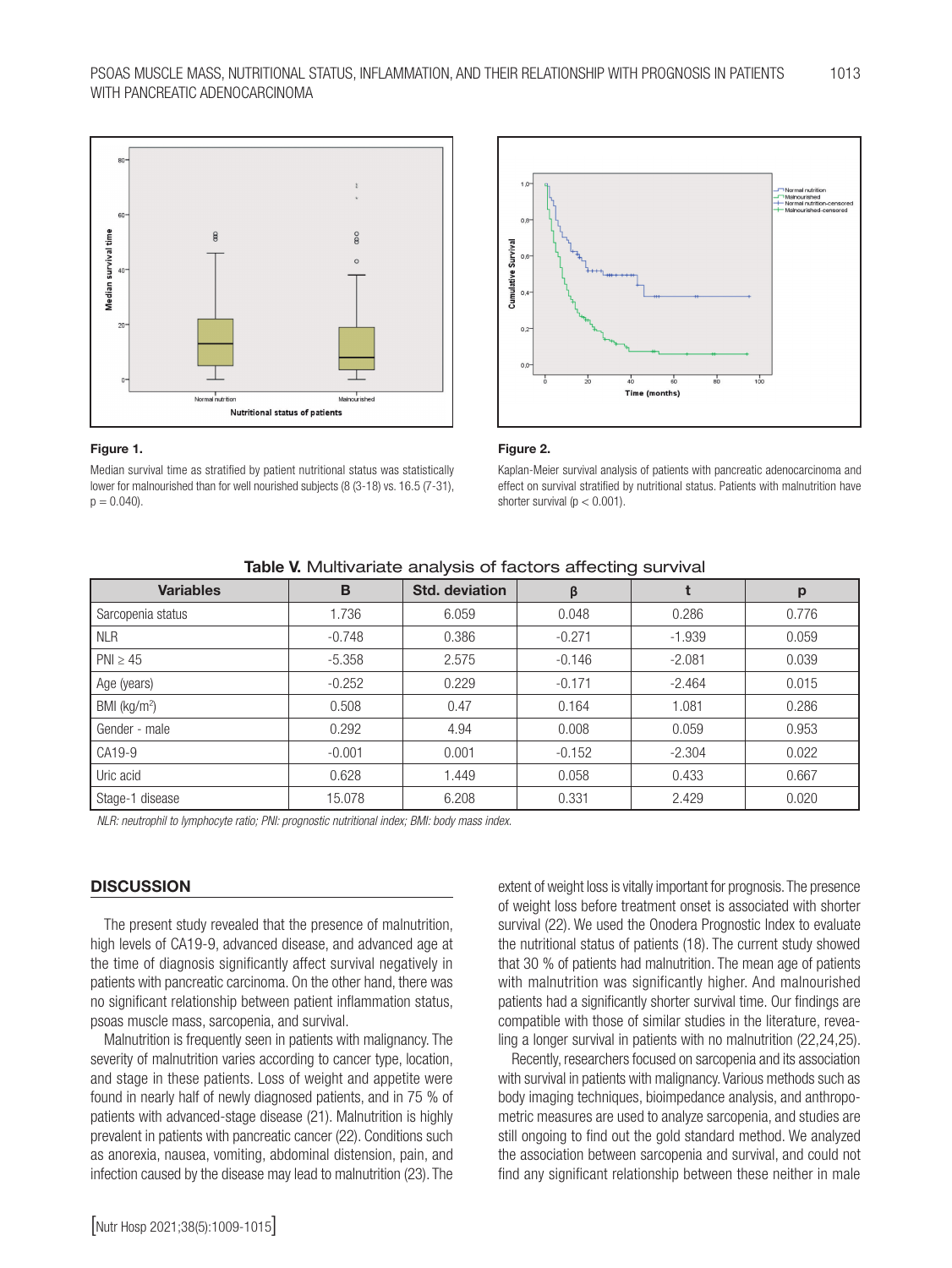nor in female patients. In contrast, some studies suggest a shorter survival in patients with sarcopenia (26). This difference can be caused by the use of different methods for the diagnosis of sarcopenia. In various studies, while sarcopenia was evaluated, it was standardized for height by dividing by height squared. Since data related to patient height were missing in the records used for our retrospective study, the data were calculated separately for both genders, and values  $< 25<sup>th</sup>$  percentile were considered sarcopenic.

There is no gold-standard screening test for pancreatic cancer yet. However, CA 19-9 is a well-accepted laboratory test for screening pancreatic cancer with a sensitivity of 80 %, and a specificity of 90 % (27). On the other hand, CA19-9 levels are prone to increase not only in pancreatic adenocarcinoma but also in hepatocellular cancer, biliary duct malignancies, and rarely in cases of gallstones, cholangitis, pancreatitis, cirrhosis, and other malignancies (i.e., gastric, ovary, colorectal, breast, uterine cancers) (27). The high sensitivity and specificity rates of CA 19-9 for pancreatic cancer are closely related to the diameter of the tumor. Unfortunately, their efficiency is limited, especially for detecting small, surgically resectable tumors (28). Serum CA 19-9 level is associated with resectability and long-term prognosis (28). When we analyzed the regression coefficients in our study, it was found that low levels of CA 19-9 had a significantly positive effect upon survival.

High neutrophil counts cause progression of neoplasia by releasing various growth factors and maintaining a suitable environment for tumor formation (29). In some studies, it has been suggested that the presence of inflammation may affect prognosis in patients with pancreatic cancer (30). Iwai N. et al. reported that high NLRs may be an independent indicator of poor prognosis in patients with unresectable pancreatic cancer (30). However, we could not find a significant relationship between NLR at the time of diagnosis and survival in our study.

It is difficult to treat pancreatic cancer, which has a high mortality rate (4,5). In all, 90 % of patients are inoperable, and 40-50 % of these are found in a locally advanced stage. Mean survival time is 6-10 months, but unfortunately this time is only 3-6 months for metastatic cases (31). Thus, diagnosing pancreatic cancer in early stages is of vital importance for survival and operability. In the present study, mortality rates were found to be 21.1 % for patients with stage-1 disease, and 78.9 % for patients with stage-4 disease. These findings are in line with those of similar studies in the literature, revealing a longer survival for patients with early-stage disease (4,5). Also in our study, the analysis of regression coefficients showed that a diagnosis of stage-1 disease had a significantly positive effect upon survival.

In conclusion, the present study showed that younger age, early-stage disease, low CA19-9 levels, and PNI score  $\geq$  45 were associated with longer survival in patients with pancreatic cancer. No significant relationship was found between survival rates and psoas muscle mass, presence of sarcopenia, and NLR at the time of diagnosis. We consider that a prospective study including various parameters related to sarcopenia, inflammation, and malnutrition would be beneficial for a better understanding of this issue.

#### **REFERENCES**

- 1. Bray F, Ferlay J, Soerjomataram I, Siegel RL, Torre LA, et al. Global cancer statistics 2018: GLOBOCAN estimates of incidence and mortality worldwide for 36 cancers in 185 countries. CA: A Cancer Journal for Clinicians 2018;68(6):394-424. DOI: 10.3322/caac.21492
- 2. Siegel RL, Miller KD, Jemal A. Cancer statistics, 2019. CA: A Cancer Journal for Clinicians 2019;69(1):7-34. DOI: 10.3322/caac.21551
- 3. GBD 2017 Pancreatic Cancer Collaborators. The global, regional, and national burden of pancreatic cancer and its attributable risk factors in 195 countries and territories, 1990-2017: a systematic analysis for the Global Burden of Disease Study 2017. Lancet Gastroenterology Hepatology 2019;4 12):934- 47. DOI: 10.1016/S2468-1253(19)30347-4
- 4. McGuigan A, Kelly P, Turkington RC, Jones C, Coleman HG, McCain RS. Pancreatic cancer: A review of clinical diagnosis, epidemiology, treatment and outcomes. World Journol of Gastroenterology 2018;24(43):4846-61. DOI: 10.3748/wjg.v24.i43.4846
- 5. Minicozzi P, Cassetti T, Vener C, Sant M. Analysis of incidence, mortality and survival for pancreatic and biliary tract cancers across Europe, with assessment of influence of revised European age standardisation on estimates. Cancer Epidemiology 2018;55:52-60. DOI: 10.1016/j.canep.2018.04.011
- 6. Rawla P, Sunkara T, Gaduputi V. Epidemiology of Pancreatic Cancer: Global Trends, Etiology and Risk Factors. World Journal of Oncolology 2019;10:10- 27. DOI: 10.14740/wjon1166
- 7. Klee J, Korc M, Apte M, La Vecchia C, Johnson CD, et al. Pancreatic cancer. Nature Reviews Disease Primers 2016;2:1-23. DOI: 10.1038/nrdp.2016.22
- 8. Lin Y, Yagyu K, Egawa N, Ueno M, Nkao H, et al. An Overview of Genetic Polymorphisms and Pancreatic Cancer Risk in Molecular Epidemiologic Studies, Journal of Epidemiology 2011;21(1):2-12. DOI: 10.2188/jea.je20100090
- 9. Kimura K, Amano R, Nakata B, Yamazoe S, Hirata K, et al. Clinical and pathological features of five-year survivors after pancreatectomy for pancreatic adenocarcinoma. World Journal of Surgical Oncology 2014;12:360. DOI: 10.1186/1477-7819-12-360
- 10. Khomiak A, Brunner M, Kordes M, Lindblad S, Miksch RC, et al. Recent Discoveries of Diagnostic, Prognostic and Predictive Biomarkers for Pancreatic Cancer. Cancers (Basel) 2020;12(11):3234. DOI: 10.3390/cancers12113234
- 11. Pacelli F, Bossola M, Rosa F, Tortorelli AP, Papa V, Doglietto GB. Is malnutrition still a risk factor of postoperative complications in gastric cancer surgery? Clinical Nutrition 2008;27:398-407. DOI: 10.1016/j.clnu.2008.03.002
- 12. Alifano M, Mansuet-Lupo A, Lococo F, Roche N, Bobbio A, et al. Systemic inflammation, nutritional status and tumor immune microenvironment determine outcome of resected nonsmall cell lung cancer. PLoS One 2014;9:e106914. DOI: 10.1371/journal.pone.0106914
- 13. Schwegler I, von Holzen A, Gutzwiller JP, Schlumpf R, Mühlebach S, Stanga Z. Nutritional risk is a clinical predictor of postoperative mortality and morbidity in surgery for colorectal cancer. British Journal of Surgery 2010;97(1):92-77. DOI: 10.1002/bjs.6805
- 14. Menezes TM, Dias MO, Reis R, Elias J, Lucchesi FR, Araujo RLC. Prognostic value of muscle depletion assessed by computed tomography for surgical outcomes of cancer patients undergoing total esophagectomy and gastrectomy. Journal of Surgical Oncology 2020;121:814-22. DOI: 10.1002/ jso.25822
- 15. Deng HY, Zha P, Peng L, Hou L, Huang KL, Li XY. Preoperative sarcopenia is a predictor of poor prognosis of esophageal cancer after esophagectomy: A comprehensive systematic review and meta-analysis. Diseases of the Esophagus 2019;32(3):115. DOI: 10.1093/dote/doy115
- 16. Grün J, Elfinger L, Le H, Weiß C, Otto M, Reißfelder C, Blank S. The Influence of Pretherapeutic and Preoperative Sarcopenia on Short-Term Outcome after Esophagectomy. Cancers (Basel) 2020;12(11):3409. DOI: 10.3390/ cancers12113409
- 17. Oshima M, Okano K, Suto H, Ando Y, Kamada H, Masaki T, et al. Changes and prognostic impact of inflammatory nutritional factors during neoadjuvant chemoradiotherapy for patients with resectable and borderline resectable pancreatic cancer. BMC Gastroenterology 2020;20(1):423. DOI: 10.1186/ s12876-020-01566-8
- 18. Onodera T, Goseki N, Kosaki G. Prognostic nutritional index in gastrointestinal surgery of malnourished cancer patients. Nihon Geka Gakkai Zasshi 1984;85(9):1001-5.
- 19. Kamarajah SK, Bundred J, Tan BHL. Body composition assessment and sarcopenia in patients with gastric cancer: a systematic review and meta-analysis. Gastric Cancer 2019;22(1):10-22. DOI: 10.1007/s10120-018-0882-2